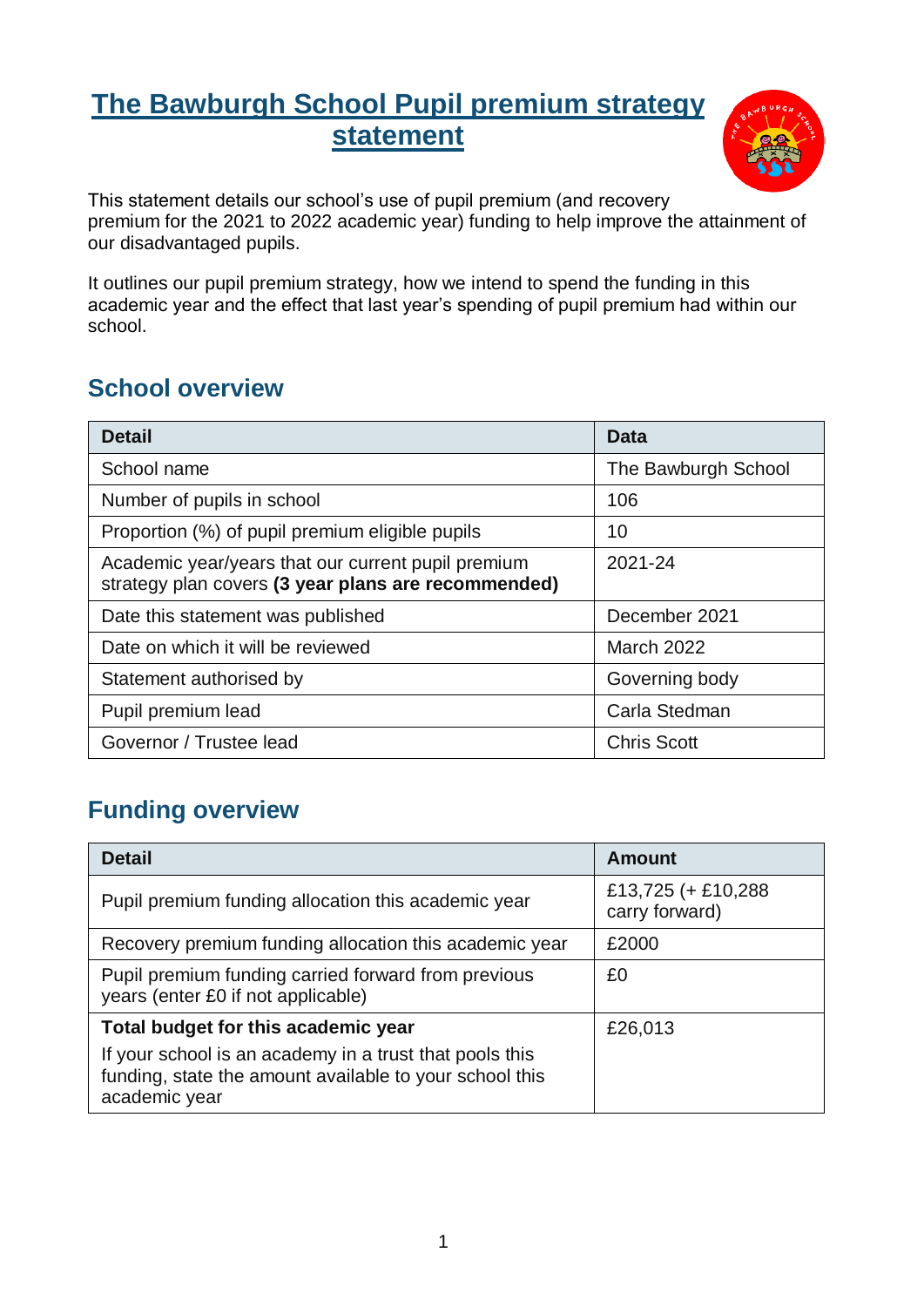# **Part A: Pupil premium strategy plan**

## **Statement of intent**

#### **Our philosophy**

We believe in maximising the use of the pupil premium grant (PPG) by utilising a longterm strategy aligned to the SIDP. This enables us to implement a blend of short, medium and long-term interventions, and align pupil premium use with wider school improvements and improving readiness to learn.

Overcoming barriers to learning is at the heart of our PPG use. We understand that needs and costs will differ depending on the barriers to learning being addressed. As such, we do not automatically allocate personal budgets per pupil in receipt of the PPG. Instead, we identify the barrier to be addressed and the interventions required, whether in small groups, large groups, the whole school or as individuals, and allocate a budget accordingly.

#### **Our priorities**

Setting priorities is key to maximising the use of the PPG. Our priorities are as follows:

- Ensuring excellent teaching and learning is in every class
- Closing the attainment gap between disadvantaged pupils and their peers
- Providing targeted academic support for pupils who are not making the expected progress
- Addressing non-academic barriers to attainment such as social, emotional and mental health needs (SEMH), attendance and behaviour
- Ensuring that the PPG reaches the pupils who need it most

Our strategy is also integral to wider school plans for education recovery, notably in its targeted support through the National Tutoring Programme for pupils whose education has been worst affected, including non-disadvantaged pupils.

# **Challenges**

This details the key challenges to achievement that we have identified among our disadvantaged pupils.

| <b>Challenge</b><br>number | Detail of challenge                                                                                                                                           |
|----------------------------|---------------------------------------------------------------------------------------------------------------------------------------------------------------|
|                            | Assessments indicate that early reading support is crucial to make a difference<br>to disadvantaged pupils, this is particularly evident in the lower school. |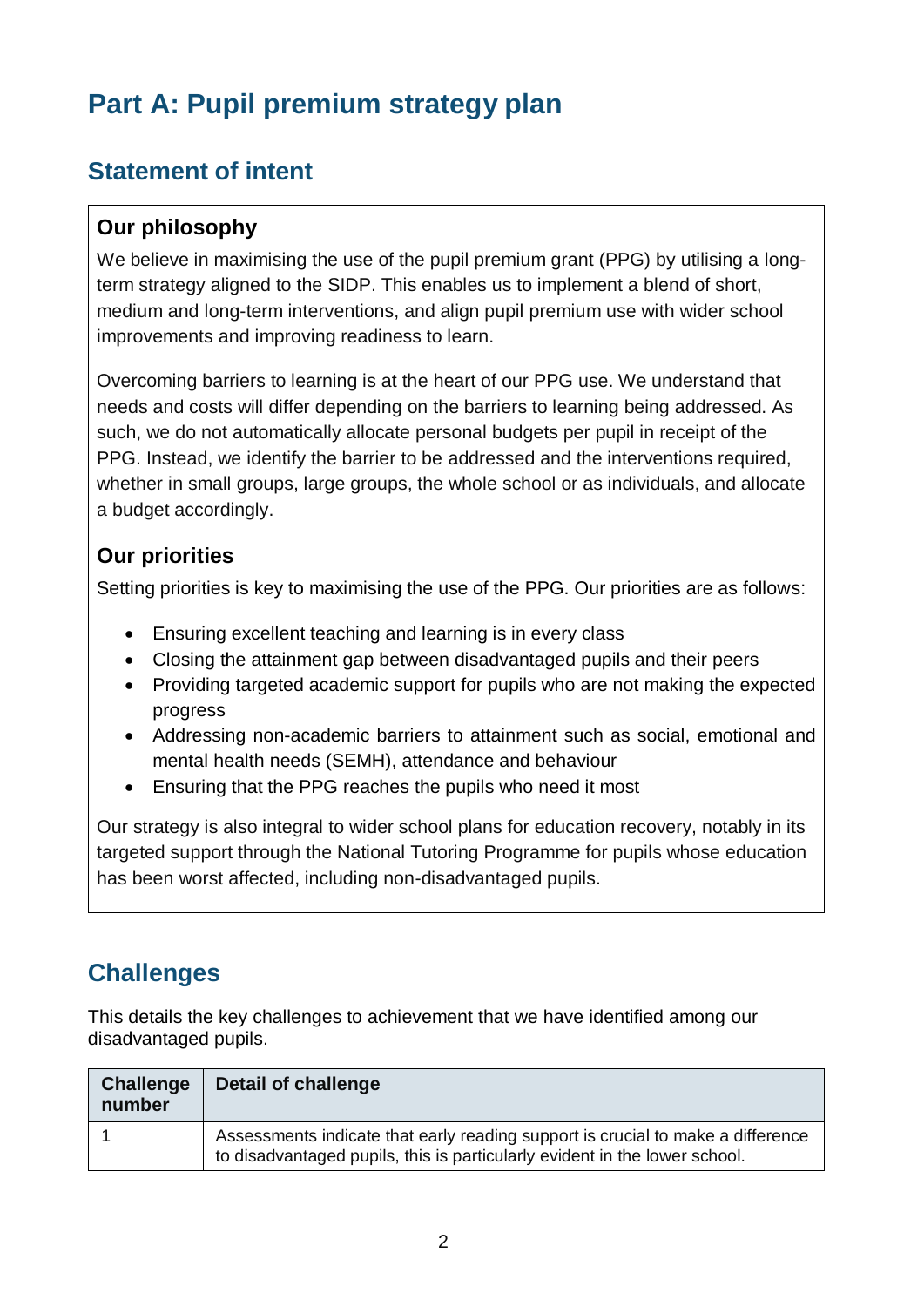| SEMH needs across the school have increased post Covid-19, Thrive is<br>needed to provide on-going support to disadvantaged and non-disadvantaged<br>children.                                                                                                           |
|--------------------------------------------------------------------------------------------------------------------------------------------------------------------------------------------------------------------------------------------------------------------------|
| Assessments indicate that writing support across the school is crucial to make<br>a difference to all pupils. From the review of our remote learning provision and<br>the subsequent return to school, this area of the curriculum was most affected<br>by the pandemic. |
| Attendance for the disadvantaged pupils is lower than non-disadvantaged,<br>absenteeism negatively impacts on their progress.                                                                                                                                            |

### **Intended outcomes**

This explains the outcomes we are aiming for **by the end of our current strategy plan**, and how we will measure whether they have been achieved.

| <b>Intended outcome</b>                                              | <b>Success criteria</b>                                                                                                                                                                                                                                                                                        |
|----------------------------------------------------------------------|----------------------------------------------------------------------------------------------------------------------------------------------------------------------------------------------------------------------------------------------------------------------------------------------------------------|
| Improved phonics skills and reading<br>attainment in KS1.            | Outcomes are improved. This is seen<br>through assessments and observations.                                                                                                                                                                                                                                   |
| Children receive the appropriate SEMH<br>support in a timely manner. | Sustained high levels of well-being, children<br>are in a better place to learn and access the<br>curriculum.<br>This is demonstrated by:<br>qualitative data from student voice, stu-<br>dent and parent surveys and teacher ob-<br>servations                                                                |
| Improved writing skills and outcomes across<br>the school.           | Outcomes are improved. Assessments in<br>school show progress over time. External<br>and internal moderation including<br>observations, formative assessment and<br>summative demonstrates increased<br>engagement and higher standards. More<br>disadvantaged pupils meet the expected<br>standards in 24/25. |
| Improved attendance of disadvantaged<br>pupils.                      | The overall absence rate for all pupils is at<br>least in line with National and the gap<br>between disadvantaged and their non-<br>disadvantaged peers is reducing. Targeted<br>support in place.                                                                                                             |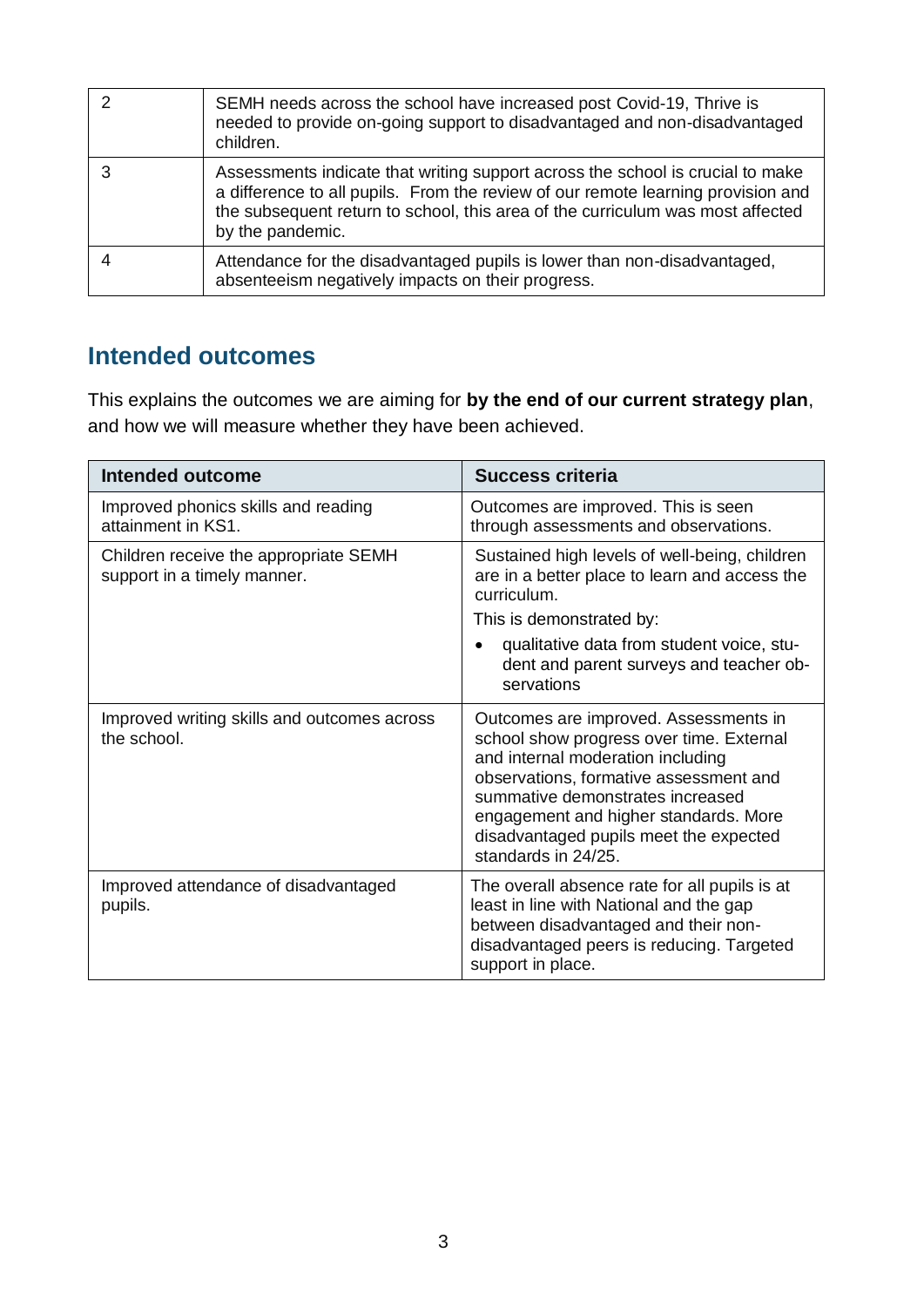# **Activity in this academic year**

This details how we intend to spend our pupil premium (and recovery premium funding) **this academic year** to address the challenges listed above.

### **Teaching (for example, CPD, recruitment and retention)**

Budgeted cost: £8800

| <b>Activity</b>                                                                                                                      | <b>Evidence that supports this</b><br>approach                                                                                                                                                                                                            | <b>Challenge</b><br>number(s)<br>addressed |
|--------------------------------------------------------------------------------------------------------------------------------------|-----------------------------------------------------------------------------------------------------------------------------------------------------------------------------------------------------------------------------------------------------------|--------------------------------------------|
| Quality first teaching for<br>Writing                                                                                                | High quality CPD from English Lead<br>Access to high quality external CPD<br>through VNET                                                                                                                                                                 | 3                                          |
| £2000 VNET                                                                                                                           | <b>Internal Writing Moderation</b><br><b>External Writing Moderation</b>                                                                                                                                                                                  |                                            |
| Quality first teaching for<br>phonics and early<br>reading<br>£1400 Monster phonics                                                  | Support staff accessing school led CPD<br><b>Subscription to Monster Phonics</b><br>Phonics approaches have a strong<br>evidence base that indicates a positive<br>impact on the accuracy of word reading                                                 | 1, 2                                       |
| and training                                                                                                                         | (though not necessarily<br>comprehension), particularly for<br>disadvantaged pupils.                                                                                                                                                                      |                                            |
| £1400 per year for 2<br>years                                                                                                        | Mentoring for ECT, evidence shows<br>outcomes improve when ITT is<br>reinforced with expert follow on support,<br>coaching and mentoring.                                                                                                                 |                                            |
| Recruit a pupil premium<br>champion who will lead<br>and monitor the<br>inclusive curriculum<br>ensuring the best for all<br>pupils. | Evidence shows that disadvantaged<br>pupils have been worst affected by the<br>impact of the impact of the pandemic.<br>As a school we know that building<br>leadership capacity is conducive to<br>good and effective implementation of<br>the strategy. | 1, 2, 3, 4                                 |
| £4000                                                                                                                                |                                                                                                                                                                                                                                                           |                                            |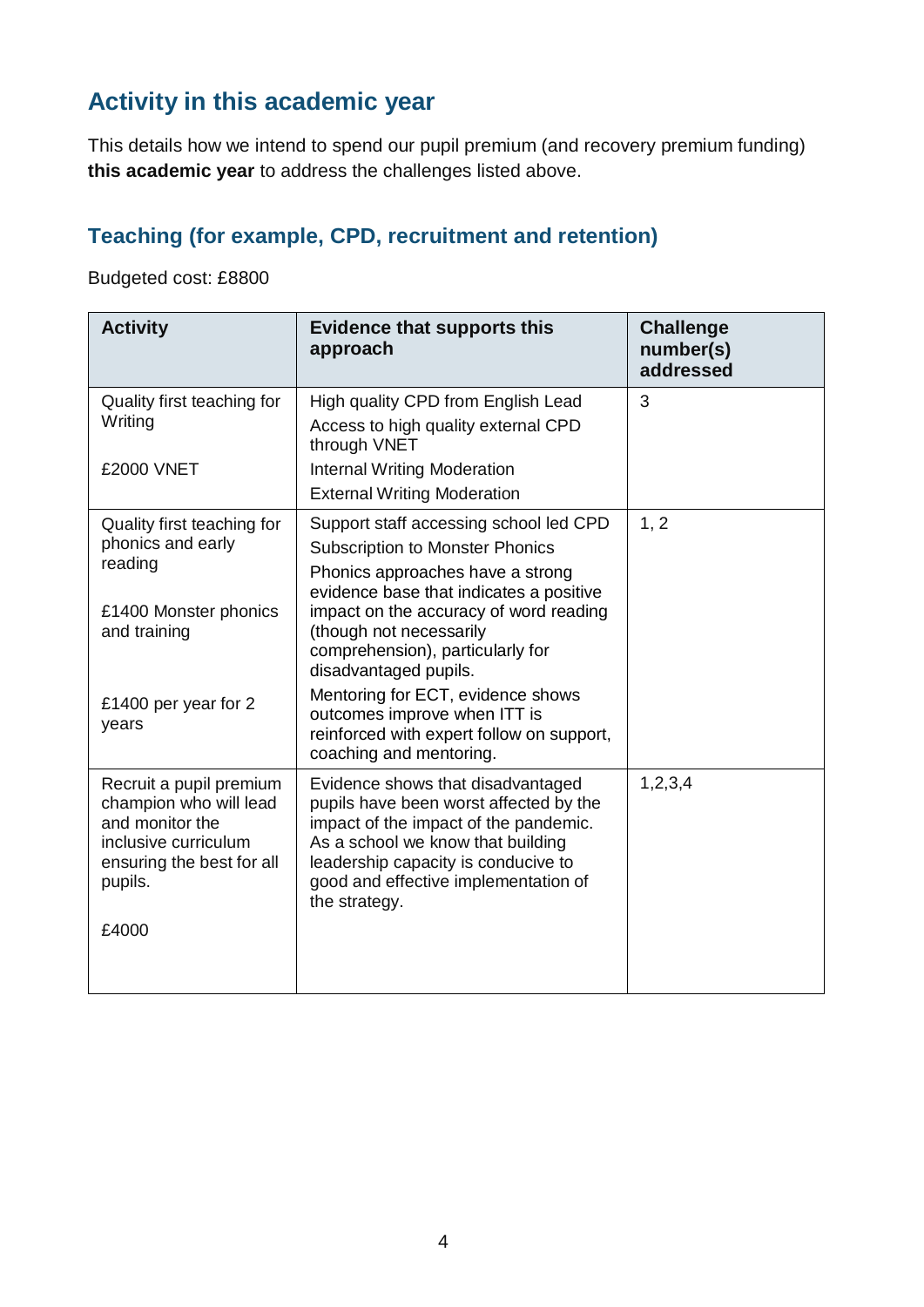### **Targeted academic support (for example, tutoring, one-to-one support structured interventions)**

Budgeted cost: £ 10,238

| <b>Activity</b>                                                                            | <b>Evidence that supports this</b><br>approach                                                                                                                                                                                                                                                                               | <b>Challenge</b><br>number(s)<br>addressed |
|--------------------------------------------------------------------------------------------|------------------------------------------------------------------------------------------------------------------------------------------------------------------------------------------------------------------------------------------------------------------------------------------------------------------------------|--------------------------------------------|
| Support staff led<br>interventions for<br>phonics, early reading<br>and writing.<br>£8238  | Research from EEF shows that phonics<br>approaches have a strong evidence<br>base indicating a positive impact on<br>pupils, particularly from disadvantaged<br>backgrounds. Targeted phonics<br>interventions have been shown to be<br>more effective when delivered as<br>regular sessions over a period up to 12<br>weeks | 1                                          |
| Teacher led<br>interventions.<br>£2000<br>(12x 1:3 tutoring groups)<br>@£500 per 3 groups) | Tuition targeted at specific needs and<br>knowledge gaps can be an effective<br>method to support low attaining pupils<br>or those falling behind, both one-to-one                                                                                                                                                           | 1,3                                        |

### **Wider strategies (for example, related to attendance, behaviour, wellbeing)**

#### Budgeted cost: £ 5915

| <b>Activity</b>                                                                             | <b>Evidence that supports this</b><br>approach                                                                                                                                                                                  | <b>Challenge</b><br>number(s)<br>addressed |
|---------------------------------------------------------------------------------------------|---------------------------------------------------------------------------------------------------------------------------------------------------------------------------------------------------------------------------------|--------------------------------------------|
| Providing timely access<br>to Thrive and pastoral<br>support for children who<br>need it.   | Children have improved outcomes<br>when their SEMH well-being is stable<br>and catered for. Both targeted<br>interventions and universal approaches<br>can have positive overall effects.                                       | 2                                          |
| £4629                                                                                       |                                                                                                                                                                                                                                 |                                            |
| £150 Boxall                                                                                 |                                                                                                                                                                                                                                 |                                            |
| £386 Thrive training                                                                        |                                                                                                                                                                                                                                 |                                            |
| Targeted support for<br>disadvantaged children<br>who are persistently<br>absent $(<,90\%)$ | Children who attend school, regularly<br>and on time, have better outcomes.<br>The DfE guidance has been informed<br>by engagement with schools that have<br>significantly reduced levels of absence<br>and persistent absence. | 4                                          |
| Build experiences to<br>ensure our PP children<br>have equal access to<br>extra-curricular  | Children have improved outcomes as<br>their experiences are the same as their<br>peers.                                                                                                                                         | 2, 4                                       |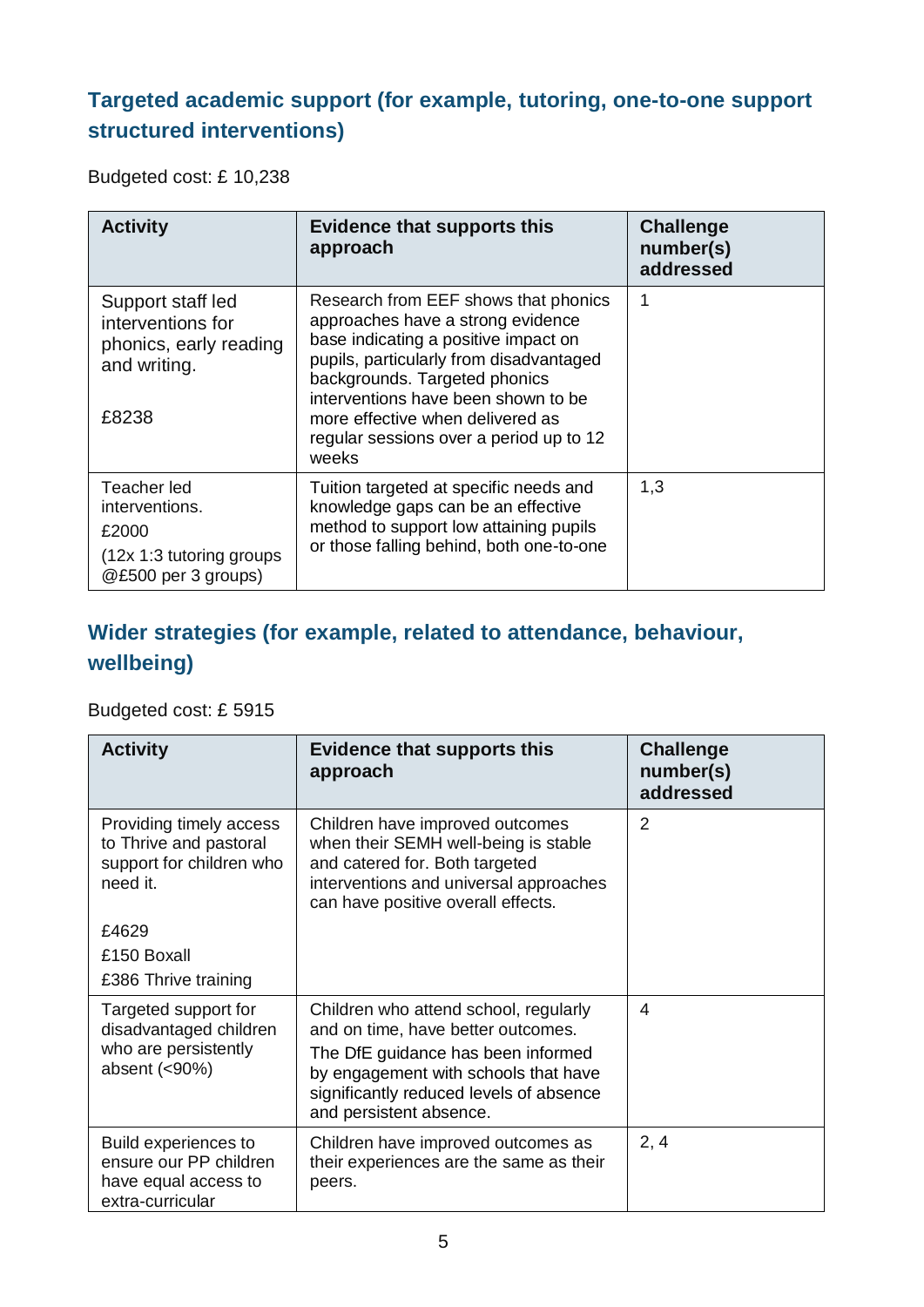| activities to raise |  |
|---------------------|--|
| aspirations for the |  |
| future (£750)       |  |
|                     |  |

## **Total budgeted cost: £ 25,043**